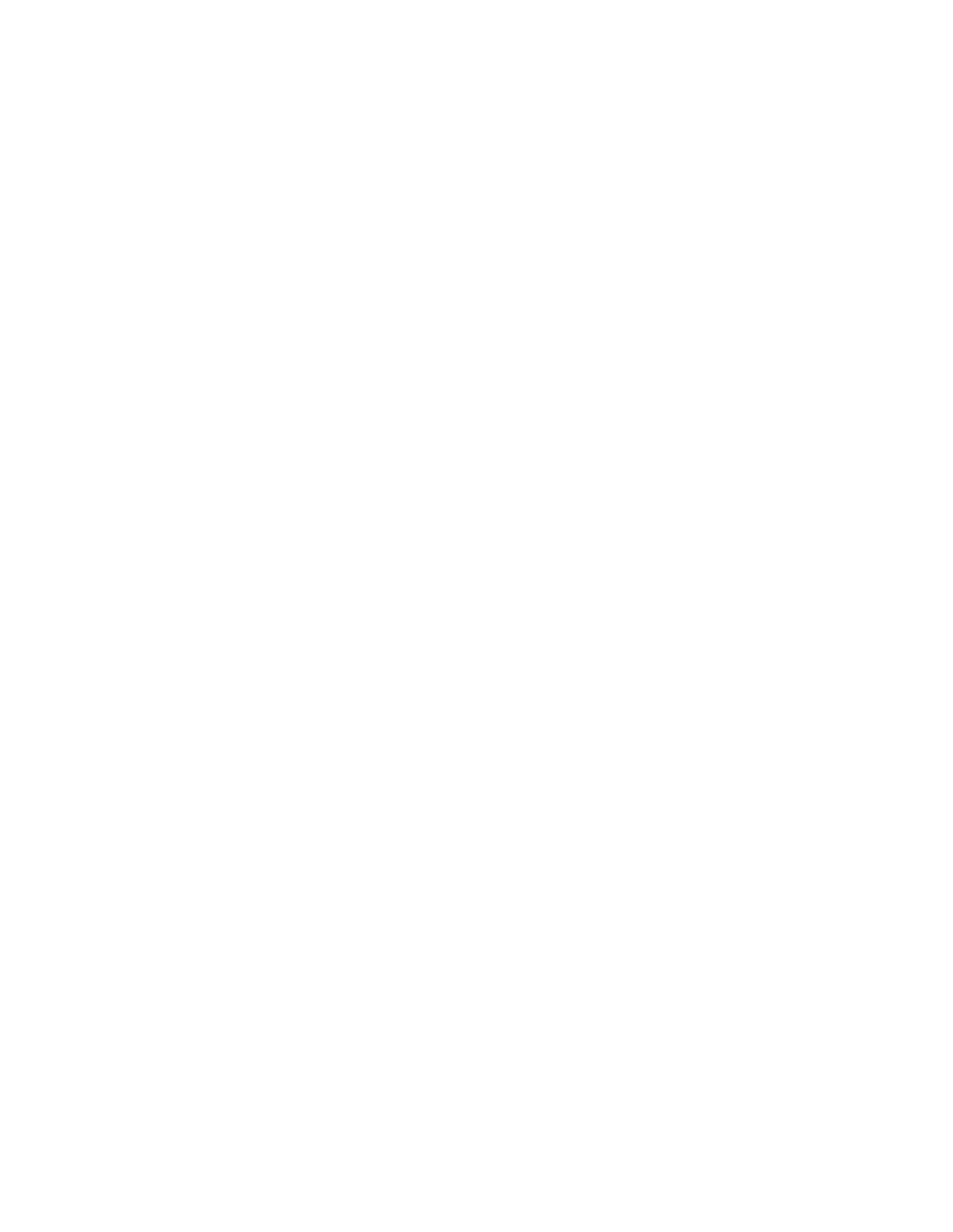## **International Monetary and Financial Committee Forty- Fifth Meeting April 21, 2022**

**Statement by Ms. Zainab S. Ahmed, Nigerian Minister for Finance, Budget, and Planning On behalf of Angola, Botswana, Burundi, Eritrea, Eswatini, Ethiopia, The Gambia, Kenya, Lesotho, Liberia, Malawi, Mozambique, Namibia, Nigeria, Sierra Leone, Somalia, South Africa, Republic of South Sudan, Sudan, Tanzania, Uganda, Zambia, and Zimbabwe**

*We express our deepest sympathies and condolences for the loss of human lives in the Russia-Ukraine war and call for an end to the war to restore peace and stability.* 

**Global growth is expected to decelerate in 2022, owing to the adverse effects of the Russia-Ukraine war, and lingering effects of the pandemic.** The consequences of the geo-political shock that have culminated in weakening international trade, and market confidence, highlight the need for measures to mitigate significant spillovers and inflationary impacts including in developing countries. The economic fallout from the geo-political shock, that combines with the gradual withdrawal of pandemic related policy stimulus, is weighing on global growth. The ripple effects of the war on food and energy prices threaten to erode incomes of vulnerable populations in Low-and Middle-Income Countries (LICs and MICs) and elevate food and energy insecurity. At the same time, the impact of rising interest rates on borrowing and debt service costs in vulnerable countries, alongside elevated risk of capital flow reversals in Emerging Market and Developing Economies (EMDEs), are equally concerning. We, therefore, urge the Fund to provide timely policy guidance to strike a delicate balance between safeguarding the recovery, containing inflation, and protecting the most vulnerable, while rebuilding fiscal buffers. We also urge the Fund to ensure continued access to concessional resources to restore debt sustainability, preserve macro-financial stability, and preserve social cohesion.

**Strong international cooperation is critical to effectively end the geo-political tension.**  This is necessary to address the strain on global supply chain crippling the economies in SSA. The negative effect of the conflict on agricultural production and food security in our region, remains concerning. The costs of fertilizer have risen significantly coupled with the fertilizer export bans. The ban on fertilizer exports affects food production and risk entrenching food shortages in future, particularly in the context of adverse climate shocks. We, therefore, urge the Fund to strengthen its advocacy on removal of trade restrictions to avoid a retreat from a rules-based multilateral trade system, and enhance food security.

**We urge the Fund to intensify stronger response to fight the pandemic.** Considering that the pandemic remains a constant risk, particularly in LICs, we reiterate the need for enhanced access to vaccines, tests, and treatments to help attain the global goal of 70 percent vaccine coverage by end-2022. We also call on the Fund to advocate against trade restrictions on vaccines to help consolidate pandemic gains. To tackle the shared pandemic challenges, cooperative efforts would be instrumental to bolster resilience to novel virus mutations and enhance pandemic preparedness, including facilitation of local production of vaccines. Further, building the resilience of global value chains and preventing decoupling of the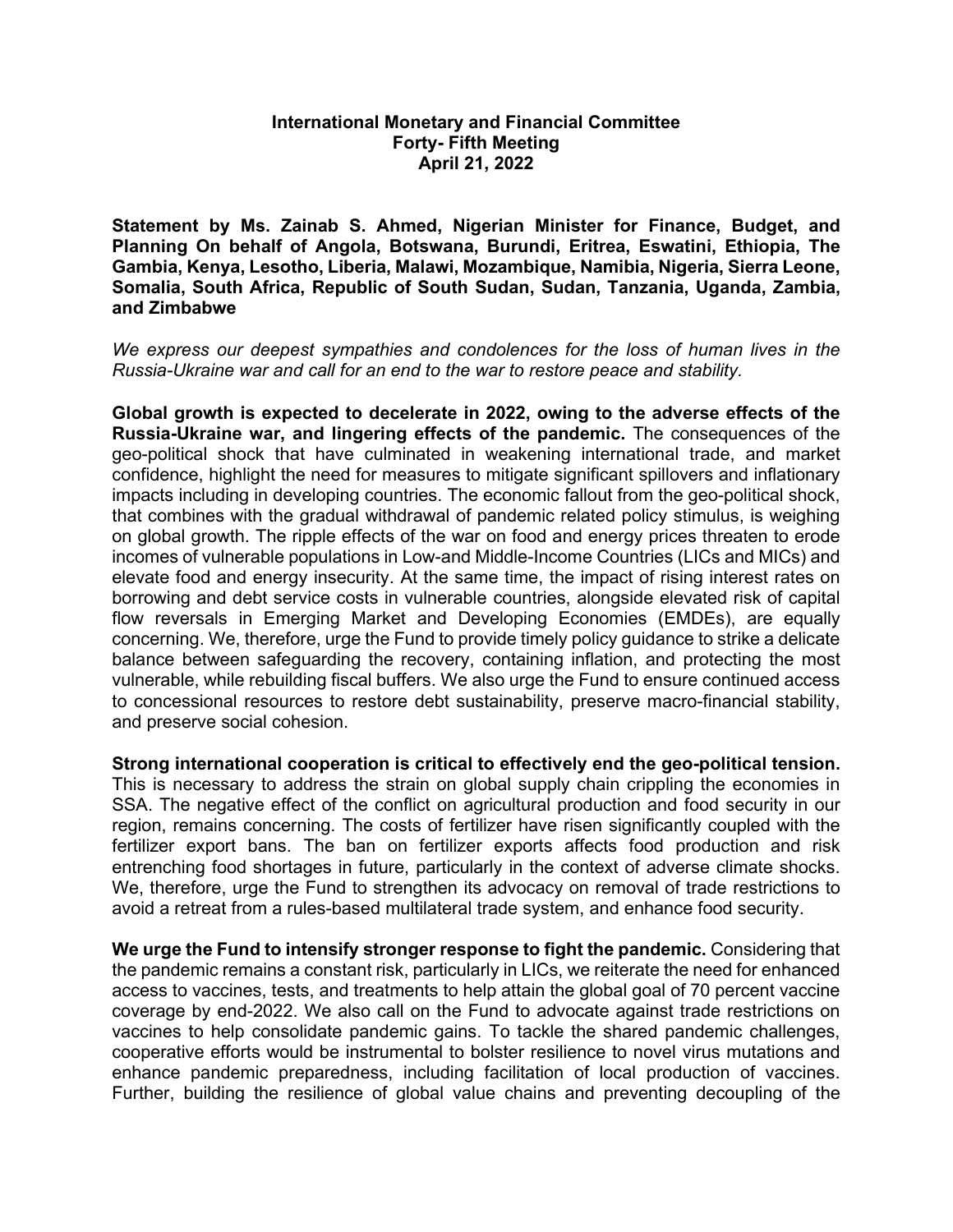payments system, will help countries withstand future shocks. In addition, we call for coordinated humanitarian responses to countries affected by the war. The IMF and other international financial institutions should stand ready to provide affordable financing including in countries hosting refugees, to address Balance of Payments (BoP) pressures created by negative terms of trade shocks.

**Growth in SSA remains constrained by the lingering pandemic, spillover effects from the geo-political tensions, and high public debt**. Economic growth in SSA is projected to slowdown in 2022, in the context of high levels of poverty and inequality, and low vaccination rates. The war in Ukraine will further fuel the already high inflation in many countries, with the broad-based rise in the cost of living, erosion of purchasing power, and food insecurity also compounded by recurrent climate shocks. Consequently, the risk of social and political tensions, that materialized in some countries in our region, remains concerning. Meanwhile, fiscal space remains constrained in the context of elevated pandemic spending and subdued revenue performance. The rise in inflation and borrowing costs will also undermine fiscal sustainability and complicate already difficult debt dynamics. Against this backdrop, we support the calls for careful withdrawal of fiscal support while targeting support to the most vulnerable. At the same time, on-going food and energy subsidy reforms should be carefully calibrated to avoid unintended social and welfare repercussions. We also encourage the Fund to provide proper guidance and advisory support for the purpose of recovery and sustaining resilient growth in SSA.

**We welcome the Managing Director's Global Policy Agenda (GPA) tailored to help countries respond to the lingering pandemic effects and consequences of the war.** Considering the exceptional uncertainties compounded by the dual pandemic and geopolitical shocks, building resilience is important to moderate the socio-economic fallout. Within the crisis context, initiatives transformative reforms are required to address challenges from fragility, climate change, digital money, gender, and inequality. We, therefore, welcome the increase in the Fund's structural budget, to help address these new imperatives. Further, we underscore the need to leverage recently approved strategies on Climate and on Fragile and Conflict-affected States (FCS) and advance work in this direction.

**We support continued efforts to strengthen the Fund's lending toolkit.** We, therefore, support on-going efforts to replenish the Catastrophe Containment and Relief Trust (CCRT) and ensure the self-sustainability of the Poverty Reduction and Growth Trust (PRGT). This would be essential to meet rising demand for concessional resources. We also appreciate the alignment of PRGT access limits with the General Resources Account (GRA), as an important step to ensure evenhandedness in Fund facilities. Furthermore, we welcome work to customize financial support to the unique circumstances of FCS. More generally, we look forward to timely operationalization of the Resilience and Sustainability Trust (RST) as an important addition to the Fund's lending toolkit and encourage its flexible use to support resilient growth.

**We encourage the IMF's increased collaborative efforts with partners to strengthen implementation of the G20 Common Framework (CF) for debt treatments.** Progress on the debt agenda remains important to address elevated debt vulnerabilities but we are concerned by the significant challenges encountered in the implementation of the CF. As such, we urge the G20 to find a timely solution. We also look forward to supportive work on debt sustainability frameworks and the Multi-Pronged Approach (MPA), as this is critical to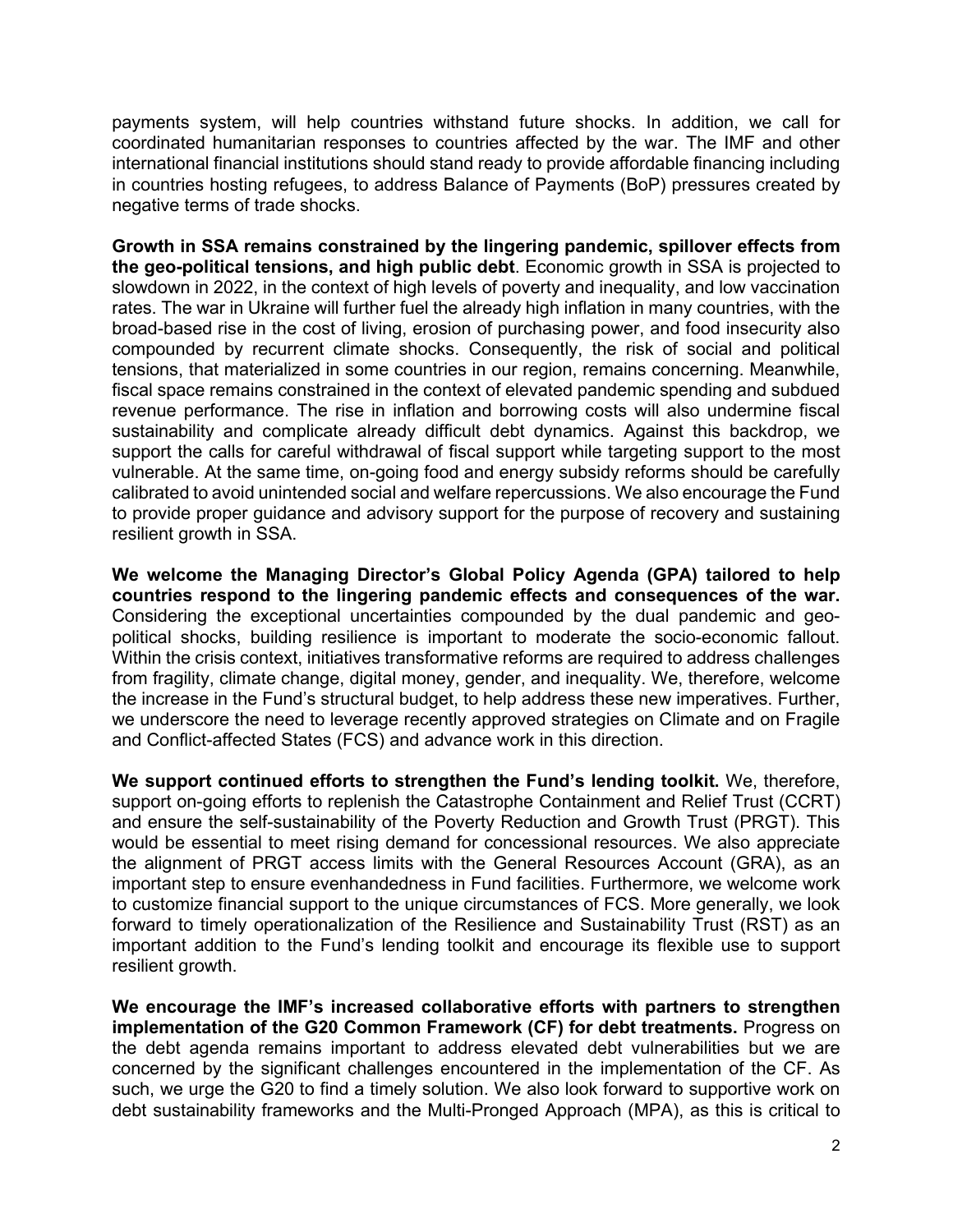address debt vulnerabilities and promote debt transparency and support debt resolution. At the same time, we underline the importance of Capacity Development (CD) in fiscal policy, including on domestic revenue mobilization, as key to improving fiscal and debt sustainability. Additionally, we support the emphasis placed by the IMF on the need to design credible medium term fiscal frameworks. We also stress the need for continued engagement between the Fund and its members to address the longstanding challenges of illicit financial flows and a fair outcome for SSA on international corporate taxation reforms. This has important implications for domestic resource mobilization and debt dynamics.

**The Fund's bilateral and multilateral surveillance efforts remain critical in providing timely and granular advice to help countries tackle complex challenges.** We, therefore, encourage continued efforts to revamp the IMF's multilateral surveillance, with specific focus on global spillovers from the war. We welcome the recent update of the Institutional View (IV), which will help countries manage capital flow volatility. In addition to the use of Capital Flow Management Measures (CFMs), and of Capital Flow Management and Macro-Prudential Measures (CFM/MPMs) introduced in the latest IV, we urge the incorporation of additional insights from the Integrated Policy Framework (IPF) into policy guidance, to help developing countries better manage volatile capital flows. We look forward to policy guidance and technical support to help countries apply the updated IV and early lessons from the IPF. Further, we welcome the Fund's plan to scale up the integration of climate change into macrofinancial surveillance.

**We urge the Fund to lend its voice in labeling investment in natural gas a "green" energy.** This will further boost investment in natural Gas as sustainable and worthwhile for the economic existence of the globe. Some of the countries in our region, are suppliers of liquified natural gas (LNG) to several European countries and plan to intensify investment in Gas to increase exports of natural gas. In the major push to tackle climate change, "Gas" should not only be needed as a bridge for transitioning towards building renewable capacity, away from fossil fuels, but it should be strongly considered as green energy following the EU declaration.

**We call on the Fund to accord high priority to the climate adaptation needs in SSA.** The rise in global energy is an important opportunity to accelerate the transition to a greener global economy and strengthen the ambition for the Conference of the Parties (COP27). UN analysis has shown that while emissions from the SSA region are marginal, the impacts of climate change are substantial. Therefore, adaptation needs in SSA are significant. In this regard, support from the RST and access to climate financing remain critical. We note that achieving net zero targets might require changes in employment with equity implications and underscore the need to align environmental policies with labor market policies to incentivize reallocations towards greener jobs. As such, we call on the Fund to assist member countries on climate change adaptation, while supporting an affordable transition towards a climate resilient economy. Nonetheless, transition risks should be carefully considered particularly in EMDEs that still need to balance growth and compliance to international climate standards. Importantly, we call on the international community to prioritize assistance to developing countries regarding climate adaptation and transition from fossil fuels. In this context, building capacity and tackling associated transition-related spillovers would be important. Further, adaptation and transition risk management should be the Fund's priority going forward, while reducing and mitigating emissions through domestic policies